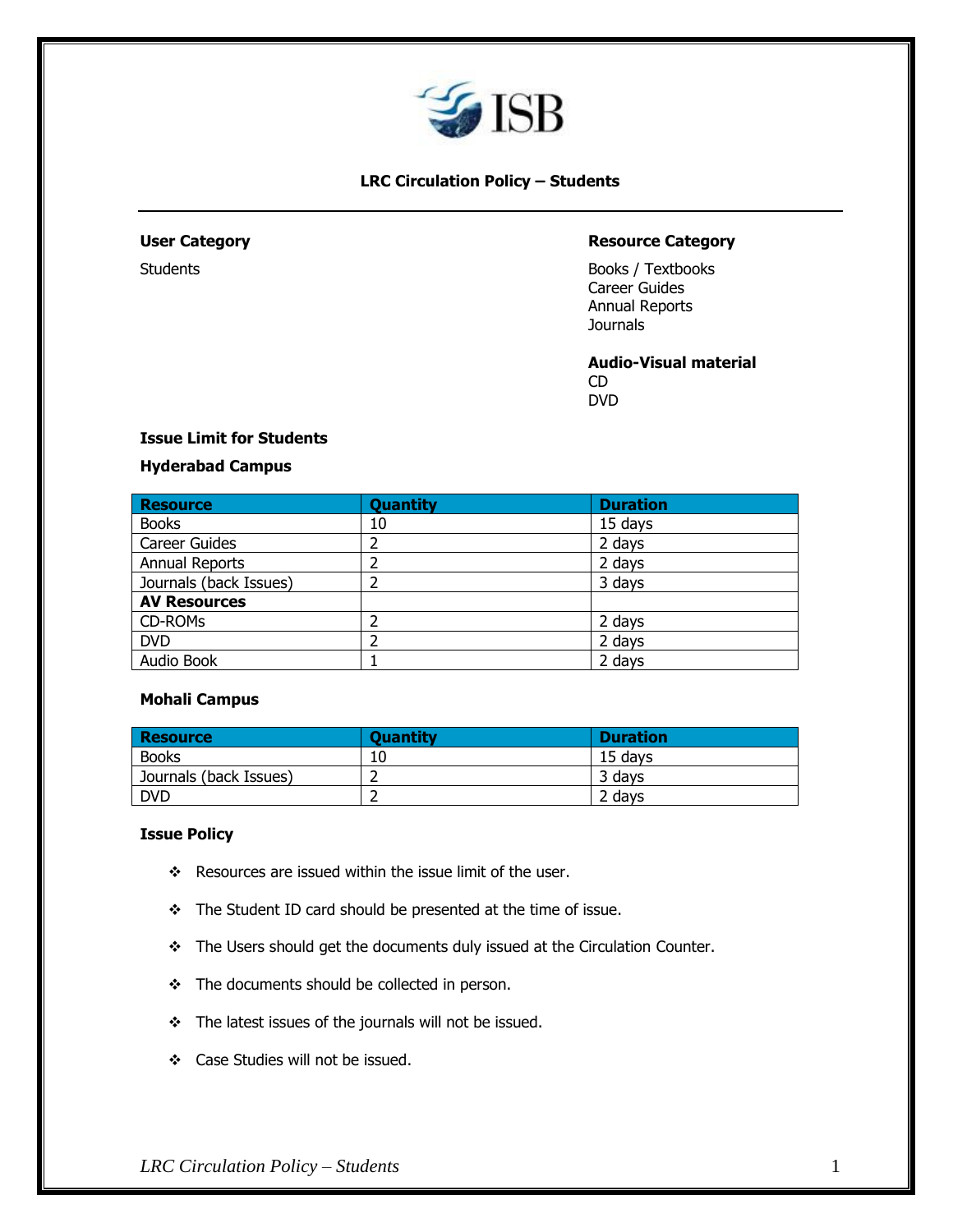- ❖ Course books of the current term and the immediate next term are made available for reference only. Users are requested to submit their ID card and refer the course books within LRC. However, the Course Books for the previous terms will be made available as normal books after the completion of term.
- ❖ Reference resources will not be issued.
- ❖ Videos will not be issued out of LRC. The same can be viewed within the LRC.
- ❖ The identity of the person who has borrowed a particular resource will not be revealed to the other users.

# **Reservation**

- ❖ Resources can be reserved only when they are on loan. Reservations for the available resources will not be accepted.
- ❖ The availability of the reserved item would be informed through e-mail.
- ❖ The reserved resource should be collected from LRC within 24 hours after intimation. Otherwise the reservation stands cancelled.

### **Return**

❖ Books should be returned within the due date mentioned on the Due Date Slip.

## **Reminders**

❖ Reminders would be sent to the Users Daily.

# **Renewal**

- $\cdot \cdot$  Books can be renewed twice for 15 days if there is no reservation against the particular item.
- ❖ Journals can be renewed once for 3 days.
- ❖ Course books will not be renewed.
- $\cdot \cdot$  AV Resources can be renewed once for 2 days if there is no reservation against the particular item.

# **Fine Schedule**

- ❖ A fine of Rs. **25/-\*** per resource/day would be charged for overdue AV Resources.
- ❖ A fine of Rs. **10/-\*** per resource/day would be charged for Books and other overdue items.
- $\div$  The fine details of each user would be submitted to the Accounts Dept. on a quarterly basis who would take further action.